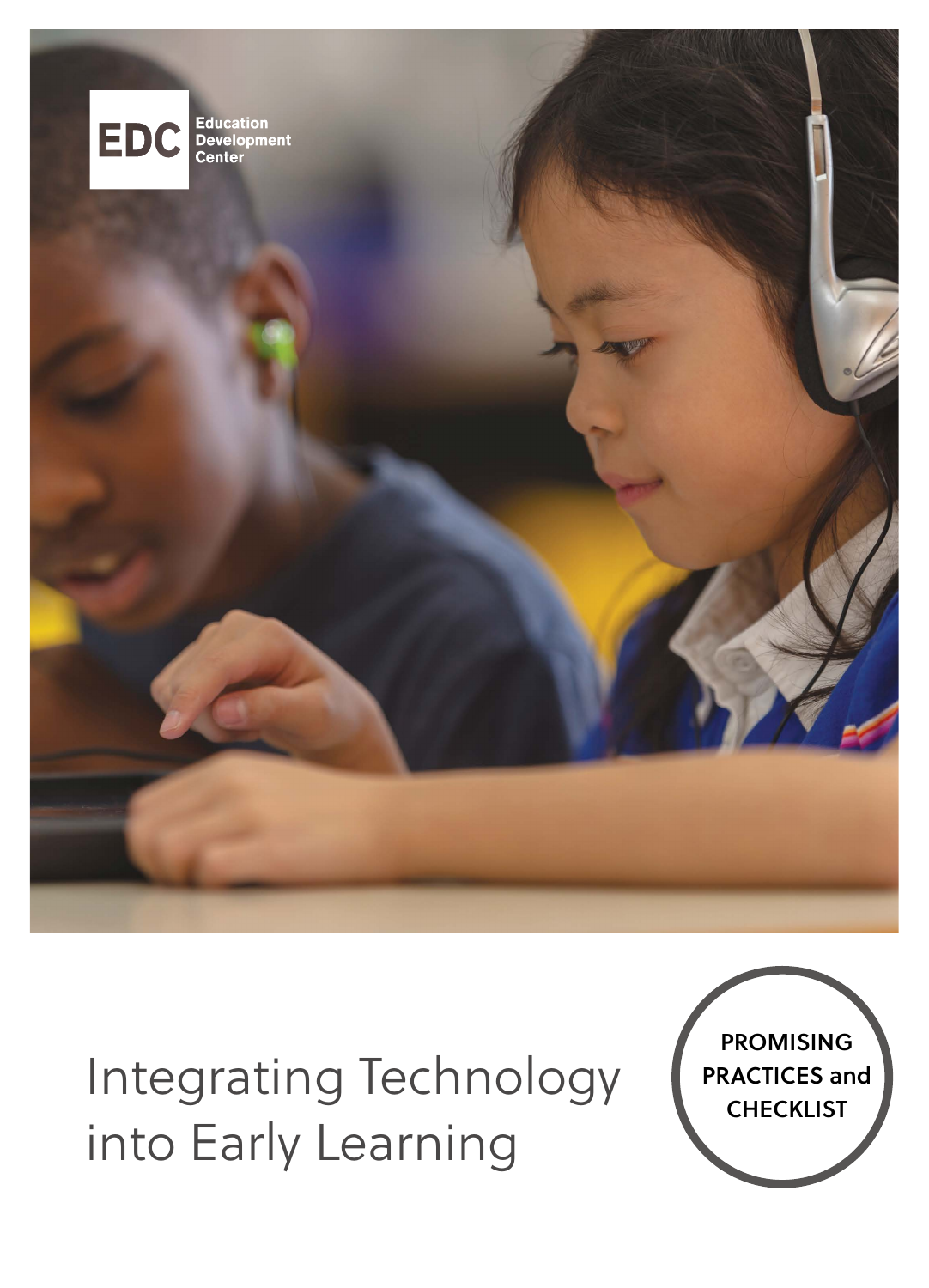## Promising Practices

Have you thought about using technology, such as a tablet or desktop computer, as a teaching and learning tool in your preschool classroom?

Perhaps you are unsure about how to use it in your classroom in ways that are age-appropriate. Or maybe you are already using technology in your classroom, but you would like to know more about how to make your children's time with it more meaningful. We have gathered a number of evidence-based recommendations and suggestions you can use as a guide to help you successfully integrate technology into your classroom.

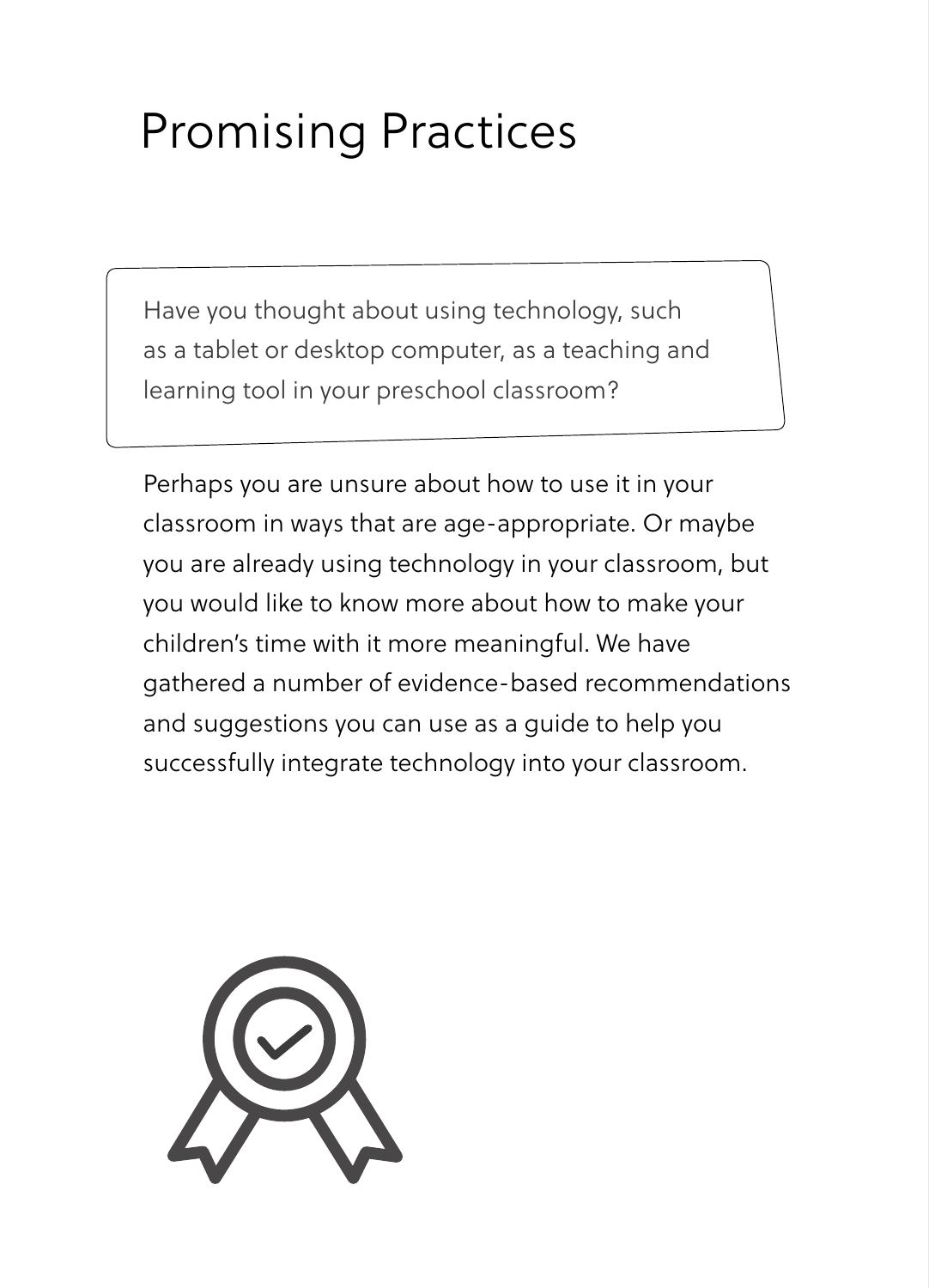### Before Getting Started, Consider Your Class and Your Goals **1**

Before selecting any device, software, or app, it's important to **think about the developmental level and age of the children who will be using it**. As a teacher, you know best what your learning goals are and how to support your children in achieving them. Before allowing children to use devices on their own, **explain how to care for and use the device**. As children become more experienced with handling the devices, you can gradually give them more responsibility in using them independently.



It is also important to **preview the app, program, or game you will be using in your class** before using it with your children. For example, play through games on your own so you will understand what your children will be experiencing when they play the game. This will help you see the activities the children will be engaged in, and whether or how the technology gives feedback.

You can use this information to anticipate what challenges children will have and what supports they might need when they use the app, program, or game. You also can **screen any digital resources to make sure they are age- and content-appropriate**, and that any parental controls and ad blocks for the device have been turned on to prevent children from seeing unwanted content.

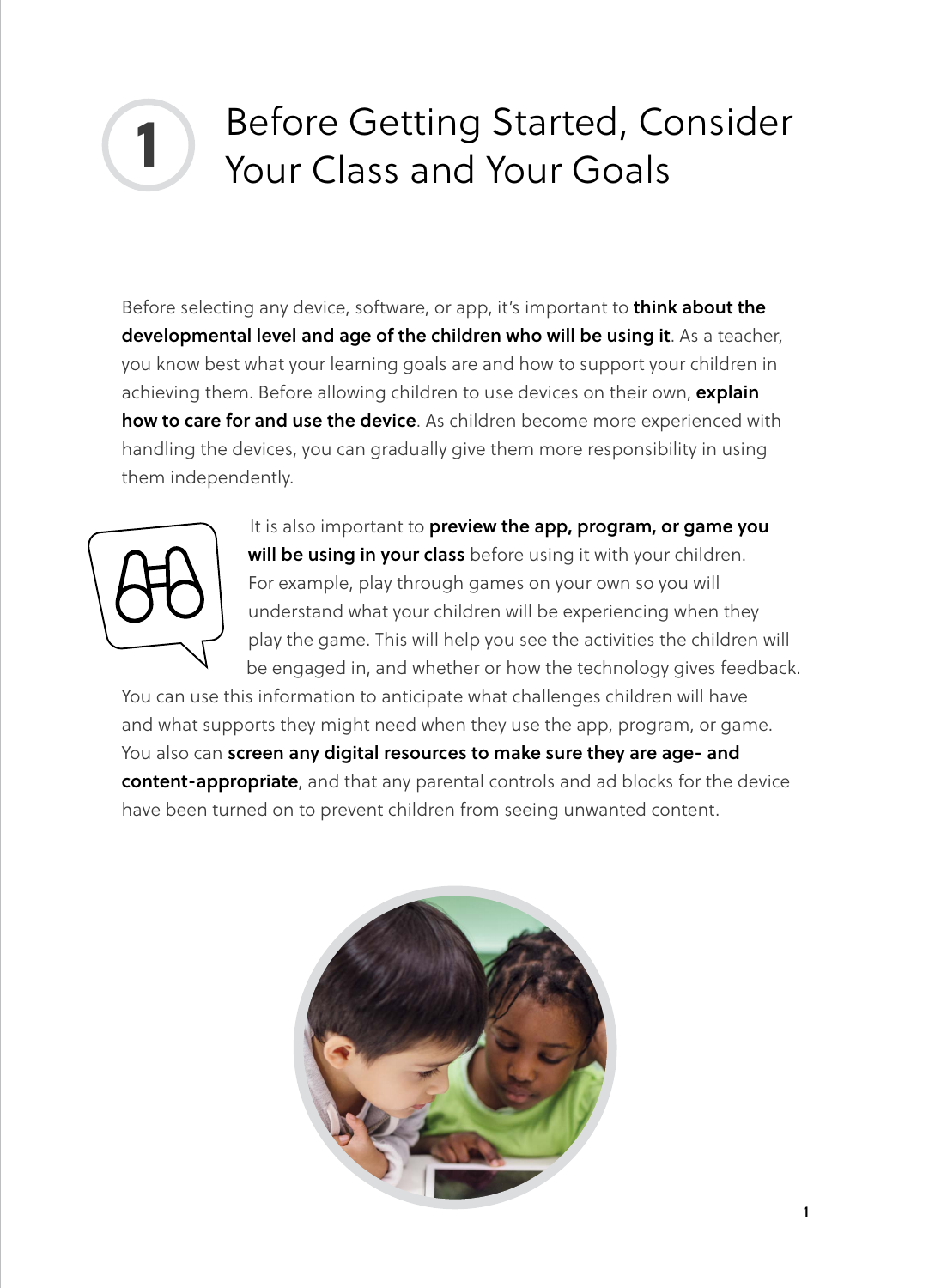# **2** Build and Support Relationships

Because young children learn best from warm and responsive caregivers, technology use should support this kind of relationship. One of the biggest concerns about using technology with children is that it will take the place of personal interactions, or that children will lose opportunities to collaborate with or learn from their peers and teachers. **It is very important that technology not replace other important early childhood activities, such as creative play, exploration, social interaction, or conversation.** As much as possible, digital tools should be used to expand children's participation in these childhood activities. For example, try to find games that encourage joint play by two or more children at the same time, or encourage children to talk about what they are doing when playing a game or using a program.

There are some ways that you can stay engaged with children while they are using a device on their own. For example, make it a point to check in with the child before and after they are set up on the device. **Consider asking them open-ended questions about what they are doing while they are using it, and encourage them to connect it to other classroom experiences.** For example, "I like the way you're collecting the shapes in your basket in that game. It reminds me of when we collected acorns in the playground yesterday. Can you tell me about which shapes you're putting in and leaving out?"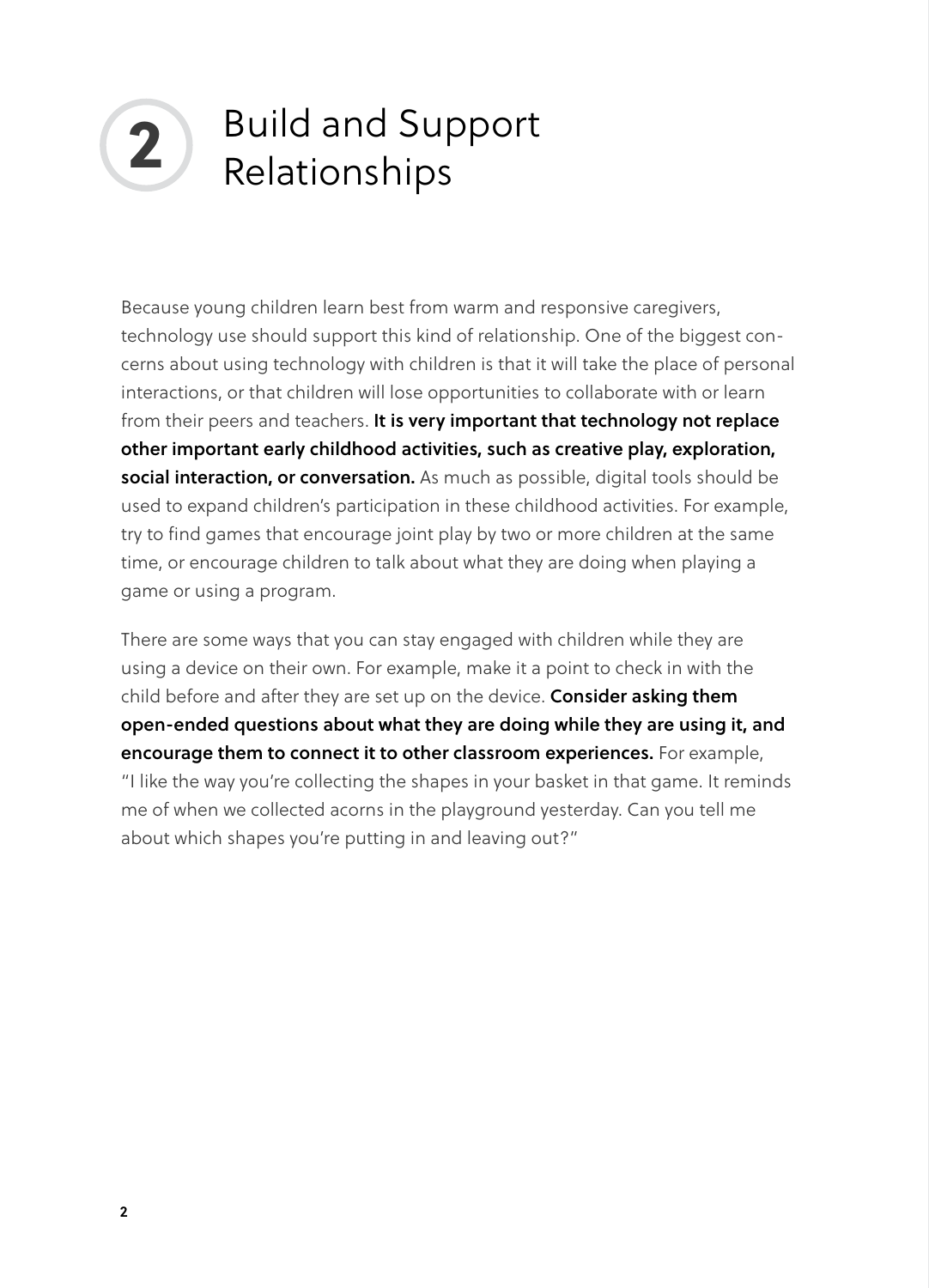Another effective use of technology is as **a tool to communicate with the families of the children in your class.** For example, you can send families photos of their children's classwork or art work or videos of their children in the dramatic play area. These visuals help strengthen the home-school partnership by including families in their children's education and providing opportunities for families to talk with their children about the events of their day. You also can use technology to strengthen the home-school connection by using resources to help you **translate documents into children's home languages when sending notices or letters to families.** 



Finally, consider sending home a letter explaining the **purpose of using technology in the classroom** to get parental buy-in for classroom technology use. You also can talk about how you will be using technology in the classroom and can provide examples during parent meetings or Back-to-School night.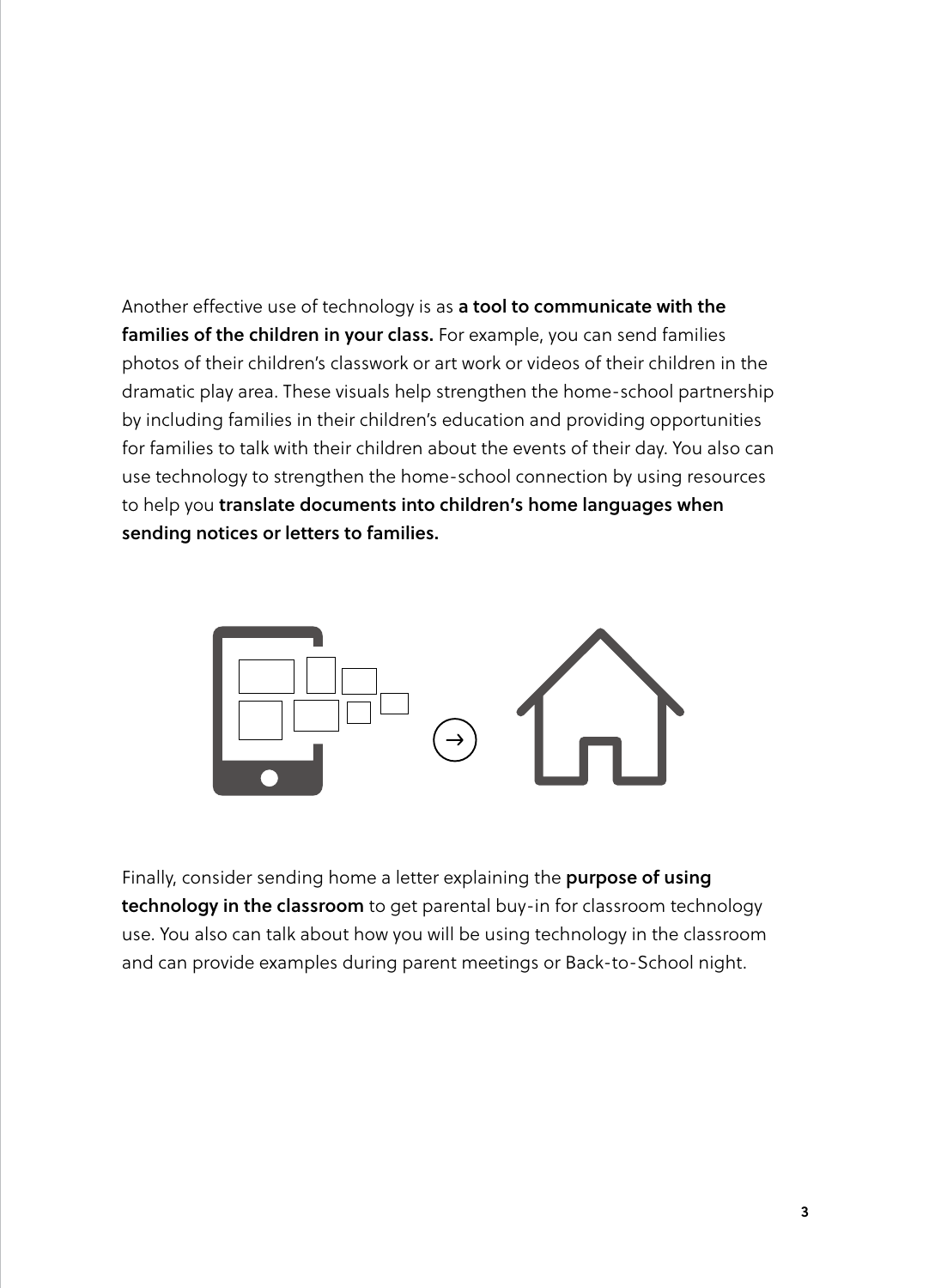

#### **3** Encourage Collaboration

Have children share their technology-based learning experiences with teachers, families, and other children in the classroom, just as they would share other learning materials. **Having children use digital resources collaboratively with others, rather than on their own, has been shown to have greater potential for engagement and learning.** For example, if you are watching a video on the computer with the children, **consider pausing every so often** so that you can ask questions about what they are watching, or **make a connection to a non-digital activity**. This is similar to pausing when reading stories to young children to ask questions that provide opportunities for sharing and learning. You can discuss how the activity that children are doing on the device relates to something from the class, such as a topic discussed during that day's morning meeting, or how the content they are watching might differ from their home lives, such as living in a city versus living on a farm.

Allowing children to work with partners is also a great way to support collaboration. You can set up a space in your classroom that **allows children to work together with technology**, such as at a table with a bench. When children are viewing something on a screen, consider pairing them up with a classmate or with an adult, so they can watch, listen, and talk together about this shared experience. You also can design **digital projects for children to work on in a small group as a social way to learn**, such as creating a class book of digital photos taken by each child on a scavenger hunt in the park. Using these collaboration strategies will help children develop important language and social skills.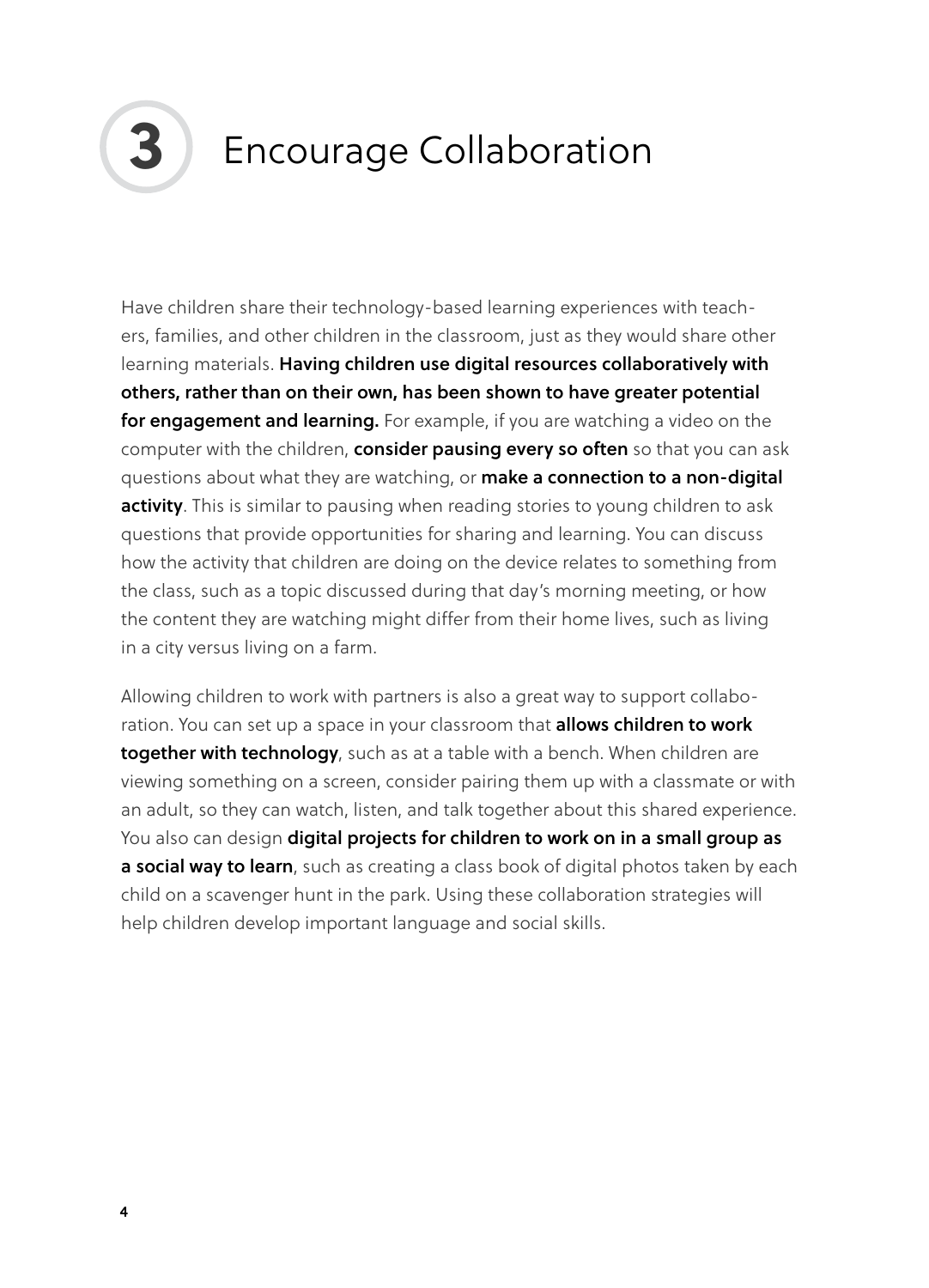

#### Let the Child Create Content

While many digital apps, programs, and games only provide children with opportunities to use the content or game in the way it has been created, there are many open-ended digital tools that can be **used by children in creative and exploratory ways**, such as cameras, painting apps, and storytelling tools. Encourage children to take the lead when it comes to using these creative tools in



the classroom. For example, children can **use a digital camera to collect examples of shapes** in the neighborhood and publish a class book of what they find. They also can record and share real-life experiences, such as outdoor or dramatic play, through images, videos, and sounds. By saving these recordings, **children can re-explore and share them at a later time** with adults and peers.

Finally, you can allow children to **use a painting and drawing app to create pictures of their family**. Young children can use these types of open-ended technology tools creatively, just as they would use paper, markers, clay, and other craft materials.

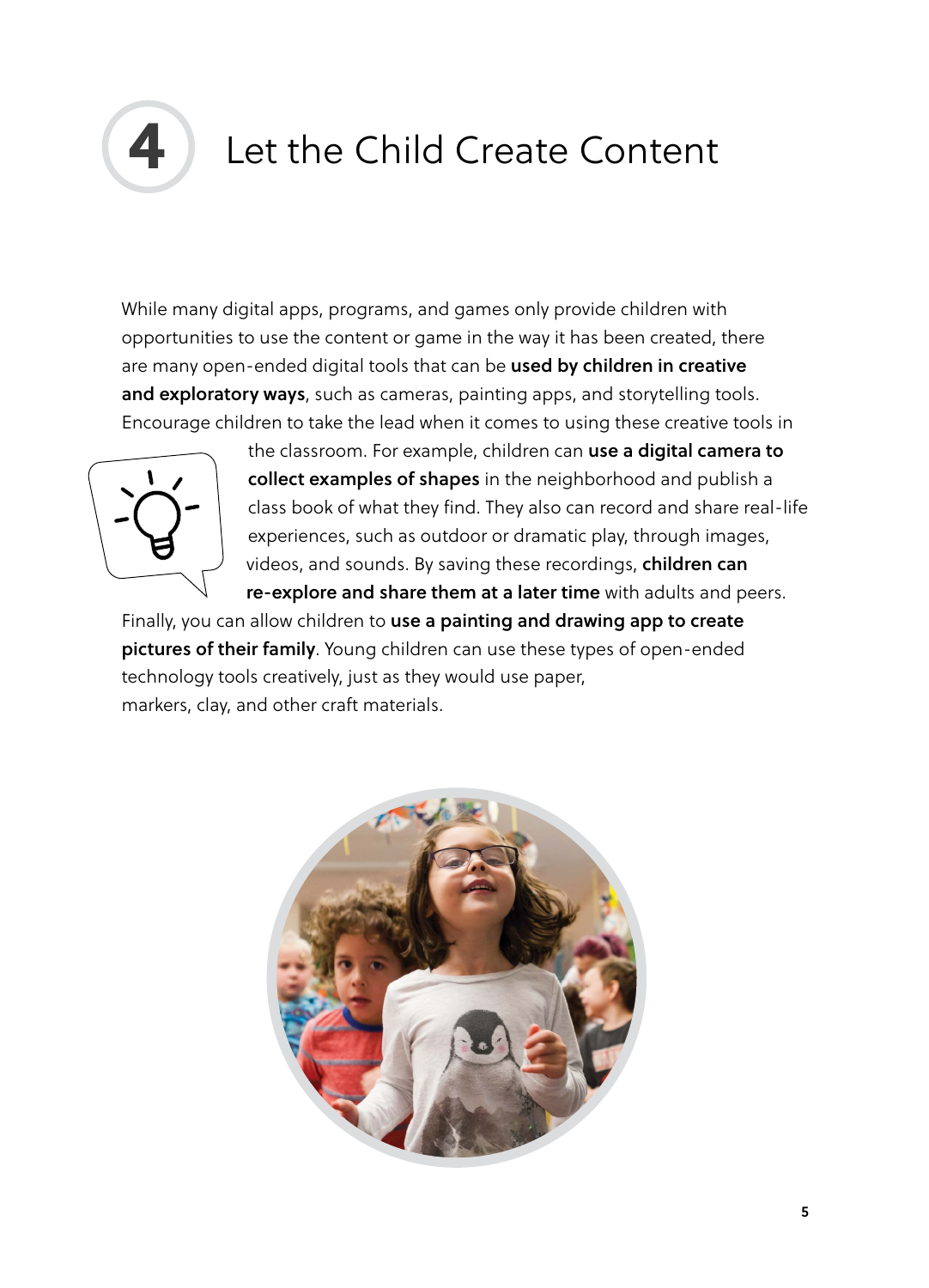#### Use Media to Reflect **5** Diverse Learners

Try to find and use **culturally responsive** digital resources. These are resources with content that **reflects the diverse backgrounds of the children you teach**. It is important to find out about the home languages and cultures of the families and children in your class, because it **sends the message that their differing backgrounds and cultures are a valuable source of knowledge**. You then can use this information to teach in ways that **connect to your children's home culture and values**. Select videos and audio samples of music from many different cultures to play for your class. Try to select videos and apps that include diverse representations of people and do not reinforce stereotypes. You also can use technology to translate familiar classroom words into your children's home languages for classroom use.

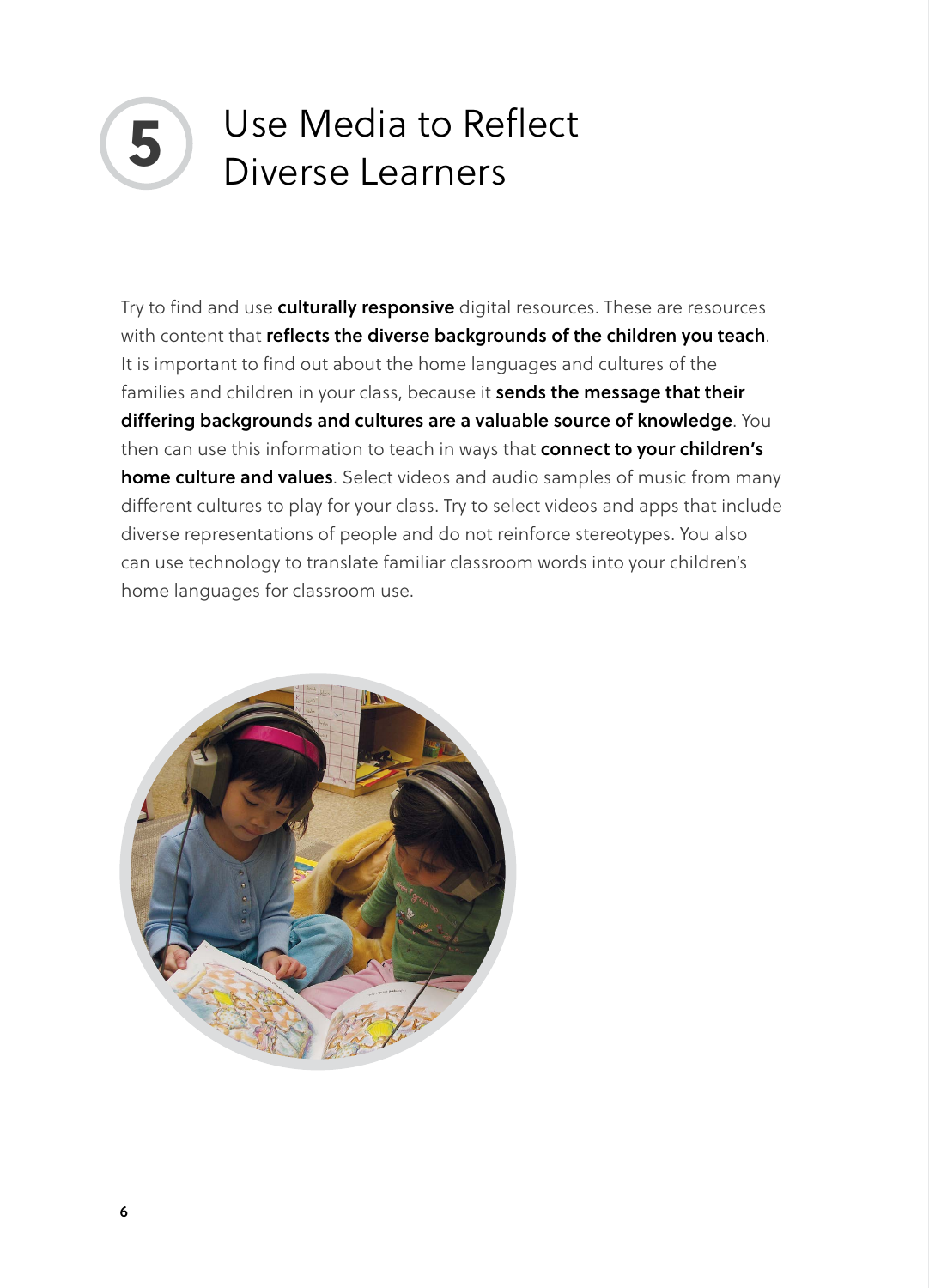Technology tools have great potential to support young children with their learning. When making decisions about how to use digital tools in the early elementary classroom, researchers and other education experts recommend that you keep in mind these five ideas:



Consider your goals for your children and use the technology to help meet these goals



Use technology to support peer-to-peer, teacher-child, and family relationships and communication



Encourage collaboration and communication among children as part of the technology use experience



Look for opportunities that allow children to be creative with digital tools, not just consumers of digital content



Include culturally responsive materials that connect to the diversity of cultures and values in your class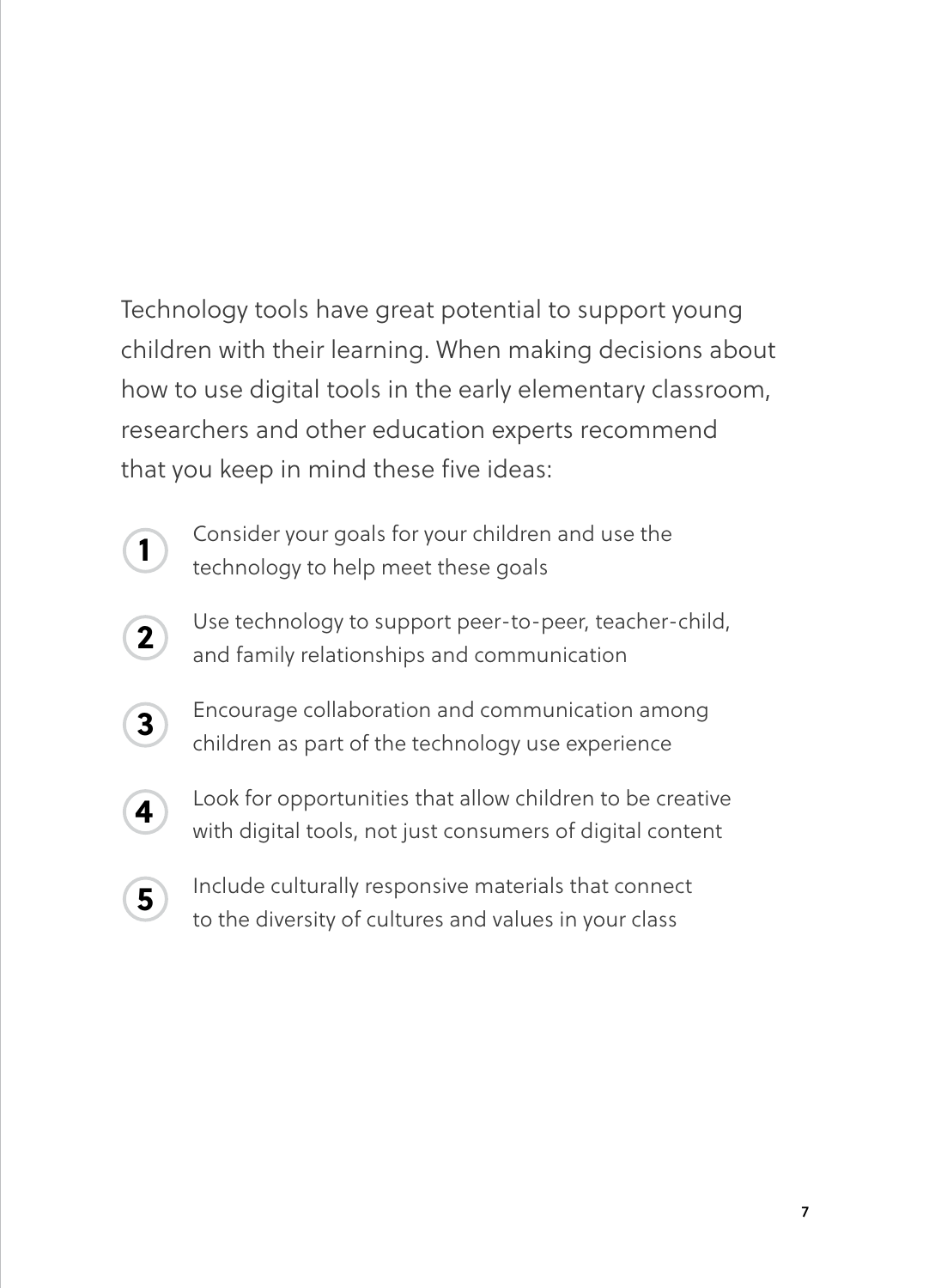#### References

American Academy of Pediatrics Council on Communications and Media. (2016). Media and young minds, *Pediatrics 138*(5).

Donohue, C. (2014). Technology in the early years... It's about relationships. *Child Care Information Exchange, 219*, 70–71.

Donohue, C., & Schomburg, R. (2017). Technology and interactive media in early childhood programs: What we've learned from five years of research, policy, and practice. *Young Children, 72*(4), 72–78.

Gay, G. (2010). Pedagogical potential of cultural responsiveness. In *Culturally responsive teaching: Theory, research, and practice* (2nd ed., pp. 22–45). New York, NY: Teachers College Press.

Hernandez, M. W., Estrera, E., Markovitz, C. E., Muyskens, P., Bartley, G., Bollman, K., … Silberglitt, B. (2015). *Uses of technology to support early childhood practice* (OPRE Report 2015-38.) Washington, DC: Office of Planning, Research and Evaluation, Administration for Children and Families, U.S. Department of Health and Human Services.

Hirsh-Pasek, K., Zosh, J. M., Golinkoff, R. M., Gray, J. H., Robb, M .B., & Kaufman, J. (2015). Putting education in "educational" apps: *Lessons from the science of learning. Psychological Science in the Public Interest, 16*(1), 3–34.

Israelson, M. H. (2015). The app map: A tool for systematic evaluation of apps for early literacy learning. The Reading Teacher, 69(3), 339–349. NAEYC & the Fred Rogers Center for Early Learning and Children's Media at Saint Vincent College. (2012). *Technology and interactive media as tools in early childhood programs serving children from birth through age 8*.

Nemeth, K. N. (2015). Technology to support dual language learners. In C. Donohue (Ed.), *Technology and digital media in the early years: Tools for teaching and learning* (pp. 115–128).

Paciga, K. A. & Donohue, C. (2017). *Technology and interactive media for young children: A whole child approach connecting the vision of Fred Rogers with research and practice*. Latrobe, PA: Fred Rogers Center for Early Learning and Children's Media at Saint Vincent College.

Robb, M., Catalano, R., Smith, T., Polojac, S., Figlar, M., Minzenberg, B., & Schomburg, R. (2013). *Checklist for identifying exemplary uses of technology and interactive media for early learning*.

U.S. Department of Education, Office of Educational Technology. (2016). *Policy Brief on Early Learning and Use of Technology*. Washington, DC.